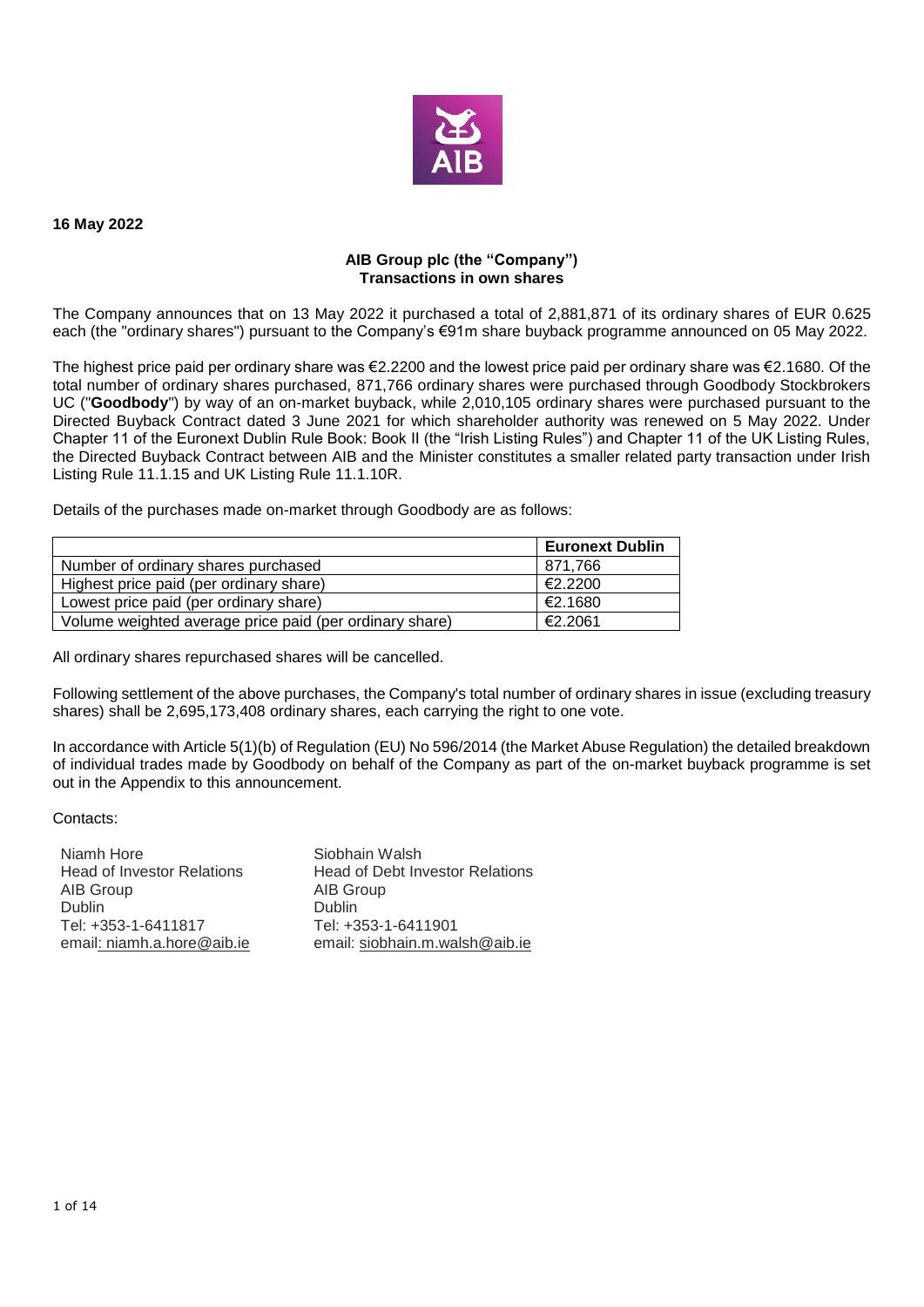# **Appendix**

# **Transaction Details**

| <b>Issuer Name</b>       | AIB Group plc            |
|--------------------------|--------------------------|
| LEI                      | 635400AKJBGNS5WNQL34     |
| <b>ISIN</b>              | IE00BF0L3536             |
| <b>Intermediary Name</b> | Goodbody Stockbrokers UC |
| <b>Intermediary Code</b> | GDBSIE21XXX              |
| Timezone                 | <b>GMT</b>               |
| <b>Currency</b>          | FUR                      |

### **Euronext Dublin**

| <b>Number of Shares</b> | <b>Price per Share (EUR)</b> | <b>Trading venue</b> | Time        | of Transaction          |
|-------------------------|------------------------------|----------------------|-------------|-------------------------|
|                         |                              |                      | transaction | <b>Reference Number</b> |
| 2,456                   | 2.1940                       | <b>XDUB</b>          | 08:07:01    | 00026359964TRDU1        |
| 932                     | 2.2000                       | <b>XDUB</b>          | 08:08:47    | 00026360019TRDU1        |
| 3,082                   | 2.2060                       | <b>XDUB</b>          | 08:10:15    | 00026360037TRDU1        |
| 960                     | 2.2060                       | <b>XDUB</b>          | 08:10:15    | 00026360036TRDU1        |
| 882                     | 2.2060                       | <b>XDUB</b>          | 08:10:15    | 00026360035TRDU1        |
| 743                     | 2.2060                       | <b>XDUB</b>          | 08:10:49    | 00026360058TRDU1        |
| 1,714                   | 2.2060                       | <b>XDUB</b>          | 08:10:49    | 00026360057TRDU1        |
| 313                     | 2.2060                       | <b>XDUB</b>          | 08:12:28    | 00026360094TRDU1        |
| 695                     | 2.2060                       | <b>XDUB</b>          | 08:12:28    | 00026360095TRDU1        |
| 98                      | 2.2060                       | <b>XDUB</b>          | 08:12:28    | 00026360096TRDU1        |
| 651                     | 2.2060                       | <b>XDUB</b>          | 08:12:36    | 00026360097TRDU1        |
| 1,627                   | 2.2080                       | <b>XDUB</b>          | 08:13:21    | 00026360119TRDU1        |
| 529                     | 2.2080                       | <b>XDUB</b>          | 08:13:21    | 00026360118TRDU1        |
| 1,627                   | 2.2080                       | <b>XDUB</b>          | 08:13:21    | 00026360117TRDU1        |
| 2,324                   | 2.2080                       | <b>XDUB</b>          | 08:13:21    | 00026360116TRDU1        |
| 3,893                   | 2.2080                       | <b>XDUB</b>          | 08:13:21    | 00026360122TRDU1        |
| 1,627                   | 2.2080                       | <b>XDUB</b>          | 08:13:21    | 00026360121TRDU1        |
| 1,627                   | 2.2080                       | <b>XDUB</b>          | 08:13:21    | 00026360120TRDU1        |
| 1,223                   | 2.2080                       | <b>XDUB</b>          | 08:13:21    | 00026360124TRDU1        |
| 1,627                   | 2.2080                       | <b>XDUB</b>          | 08:13:21    | 00026360123TRDU1        |
| 32                      | 2.2060                       | <b>XDUB</b>          | 08:15:00    | 00026360135TRDU1        |
| 2,869                   | 2.2060                       | <b>XDUB</b>          | 08:15:00    | 00026360134TRDU1        |
| 1,620                   | 2.2060                       | <b>XDUB</b>          | 08:15:00    | 00026360133TRDU1        |
| 1,588                   | 2.2060                       | <b>XDUB</b>          | 08:15:00    | 00026360136TRDU1        |
| 444                     | 2.1940                       | <b>XDUB</b>          | 08:16:04    | 00026360142TRDU1        |
| 126                     | 2.1940                       | <b>XDUB</b>          | 08:16:04    | 00026360141TRDU1        |
| 9                       | 2.1940                       | <b>XDUB</b>          | 08:16:04    | 00026360143TRDU1        |
| 2,071                   | 2.1940                       | <b>XDUB</b>          | 08:16:05    | 00026360156TRDU1        |
| 1,960                   | 2.1940                       | <b>XDUB</b>          | 08:16:05    | 00026360155TRDU1        |
| 2,932                   | 2.1940                       | <b>XDUB</b>          | 08:16:05    | 00026360154TRDU1        |
| 2,084                   | 2.1940                       | <b>XDUB</b>          | 08:16:05    | 00026360153TRDU1        |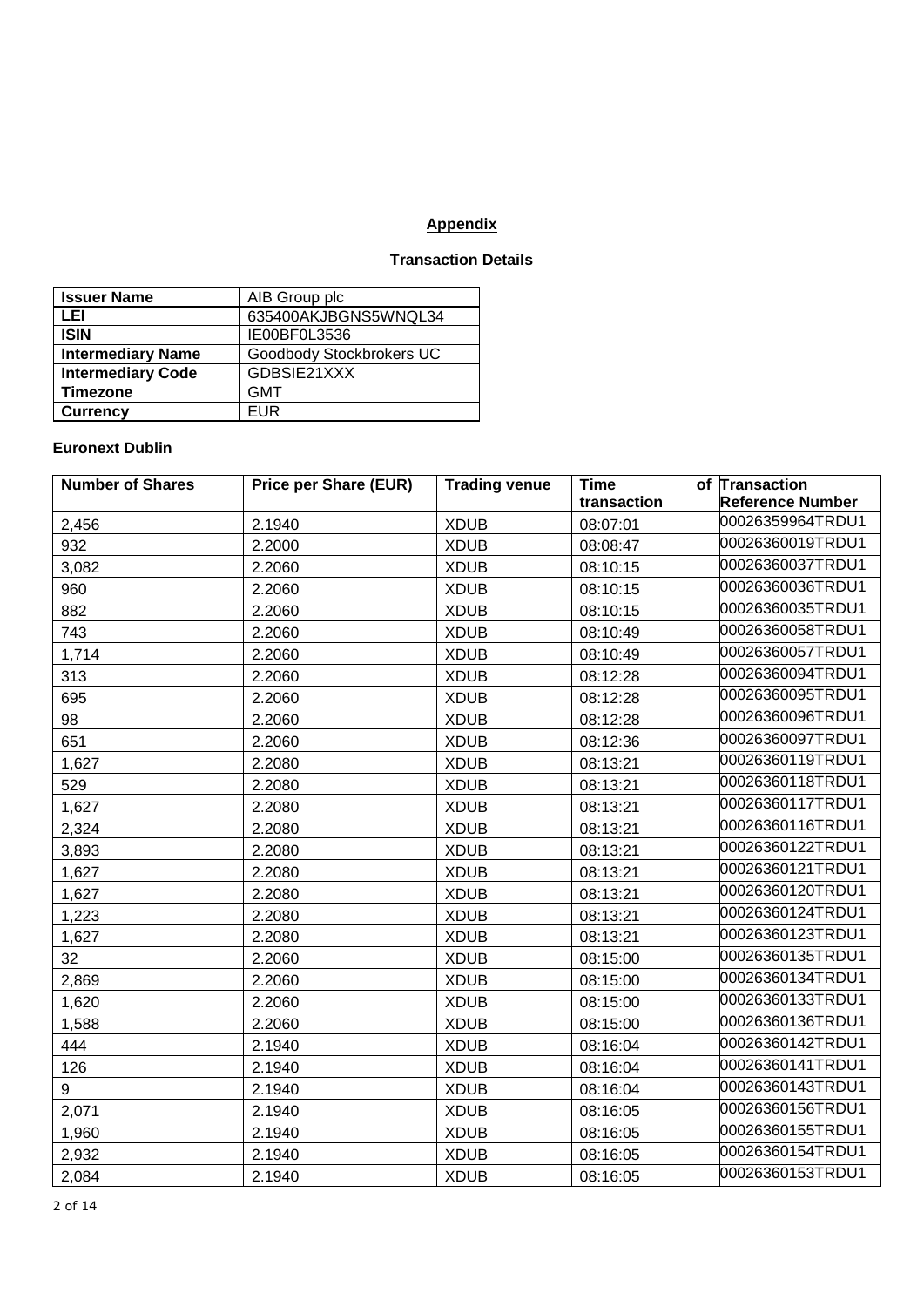| 201     | 2.1680 | <b>XDUB</b> | 08:20:02 | 00026360230TRDU1 |
|---------|--------|-------------|----------|------------------|
| 2,692   | 2.1680 | <b>XDUB</b> | 08:20:02 | 00026360229TRDU1 |
| 4,145   | 2.1680 | <b>XDUB</b> | 08:20:02 | 00026360228TRDU1 |
| 830     | 2.1800 | <b>XDUB</b> | 08:35:58 | 00026360445TRDU1 |
| 2,945   | 2.1800 | <b>XDUB</b> | 08:35:58 | 00026360444TRDU1 |
| 351     | 2.1800 | <b>XDUB</b> | 08:35:58 | 00026360447TRDU1 |
| 830     | 2.1800 | <b>XDUB</b> | 08:35:58 | 00026360446TRDU1 |
| 2,594   | 2.1800 | <b>XDUB</b> | 08:35:58 | 00026360448TRDU1 |
| 372     | 2.1820 | <b>XDUB</b> | 08:36:40 | 00026360471TRDU1 |
| 1,235   | 2.1820 | <b>XDUB</b> | 08:36:40 | 00026360472TRDU1 |
| 5,514   | 2.1820 | <b>XDUB</b> | 08:36:40 | 00026360473TRDU1 |
| 2,680   | 2.1820 | <b>XDUB</b> | 08:38:05 | 00026360486TRDU1 |
| 928     | 2.1820 | <b>XDUB</b> | 08:39:33 | 00026360522TRDU1 |
| 72      | 2.1820 | <b>XDUB</b> | 08:39:33 | 00026360521TRDU1 |
| 991     | 2.1820 | <b>XDUB</b> | 08:39:33 | 00026360520TRDU1 |
| 203     | 2.1820 | <b>XDUB</b> | 08:39:33 | 00026360519TRDU1 |
| 1,803   | 2.1800 | <b>XDUB</b> | 08:40:07 | 00026360525TRDU1 |
| 573     | 2.1800 | <b>XDUB</b> | 08:40:07 | 00026360524TRDU1 |
| 1,230   | 2.1800 | <b>XDUB</b> | 08:40:07 | 00026360523TRDU1 |
| 2,057   | 2.1800 | <b>XDUB</b> | 08:43:10 | 00026360554TRDU1 |
| 50      | 2.1800 | <b>XDUB</b> | 08:43:10 | 00026360553TRDU1 |
| 2,831   | 2.1800 | <b>XDUB</b> | 08:43:10 | 00026360552TRDU1 |
| 4,238   | 2.1800 | <b>XDUB</b> | 08:43:10 | 00026360551TRDU1 |
| 914     | 2.1800 | <b>XDUB</b> | 08:43:10 | 00026360555TRDU1 |
| 7,625   | 2.1800 | <b>XDUB</b> | 08:43:13 | 00026360558TRDU1 |
| 1,217   | 2.1800 | <b>XDUB</b> | 08:43:13 | 00026360557TRDU1 |
| 663     | 2.1900 | <b>XDUB</b> | 08:49:57 | 00026360662TRDU1 |
| 769     | 2.1900 | <b>XDUB</b> | 08:49:57 | 00026360661TRDU1 |
| 1,772   | 2.1900 | <b>XDUB</b> | 08:49:57 | 00026360660TRDU1 |
| 1,631   | 2.1900 | <b>XDUB</b> | 08:49:57 | 00026360659TRDU1 |
| 1,631   | 2.1900 | <b>XDUB</b> | 08:49:57 | 00026360658TRDU1 |
| 3,777   | 2.1920 | <b>XDUB</b> | 08:57:51 | 00026360811TRDU1 |
| 1,540   | 2.1920 | <b>XDUB</b> | 08:57:51 | 00026360810TRDU1 |
| 3,907   | 2.1920 | <b>XDUB</b> | 08:57:51 | 00026360809TRDU1 |
| 1,196   | 2.1920 | <b>XDUB</b> | 08:57:51 | 00026360808TRDU1 |
| 344     | 2.1920 | <b>XDUB</b> | 08:57:51 | 00026360807TRDU1 |
| 252     | 2.1920 | <b>XDUB</b> | 08:57:51 | 00026360816TRDU1 |
| 1,540   | 2.1920 | <b>XDUB</b> | 08:57:51 | 00026360815TRDU1 |
| 1,381   | 2.1920 | <b>XDUB</b> | 08:57:51 | 00026360814TRDU1 |
| 159     | 2.1920 | <b>XDUB</b> | 08:57:51 | 00026360813TRDU1 |
| 1,381   | 2.1920 | <b>XDUB</b> | 08:57:51 | 00026360812TRDU1 |
| 1,633   | 2.2040 | <b>XDUB</b> | 09:06:46 | 00026360983TRDU1 |
| 1,778   | 2.2040 | <b>XDUB</b> | 09:06:46 | 00026360982TRDU1 |
| 2,560   | 2.2040 | <b>XDUB</b> | 09:06:46 | 00026360981TRDU1 |
| 1,778   | 2.2040 | <b>XDUB</b> | 09:06:46 | 00026360980TRDU1 |
| 3 of 14 |        |             |          |                  |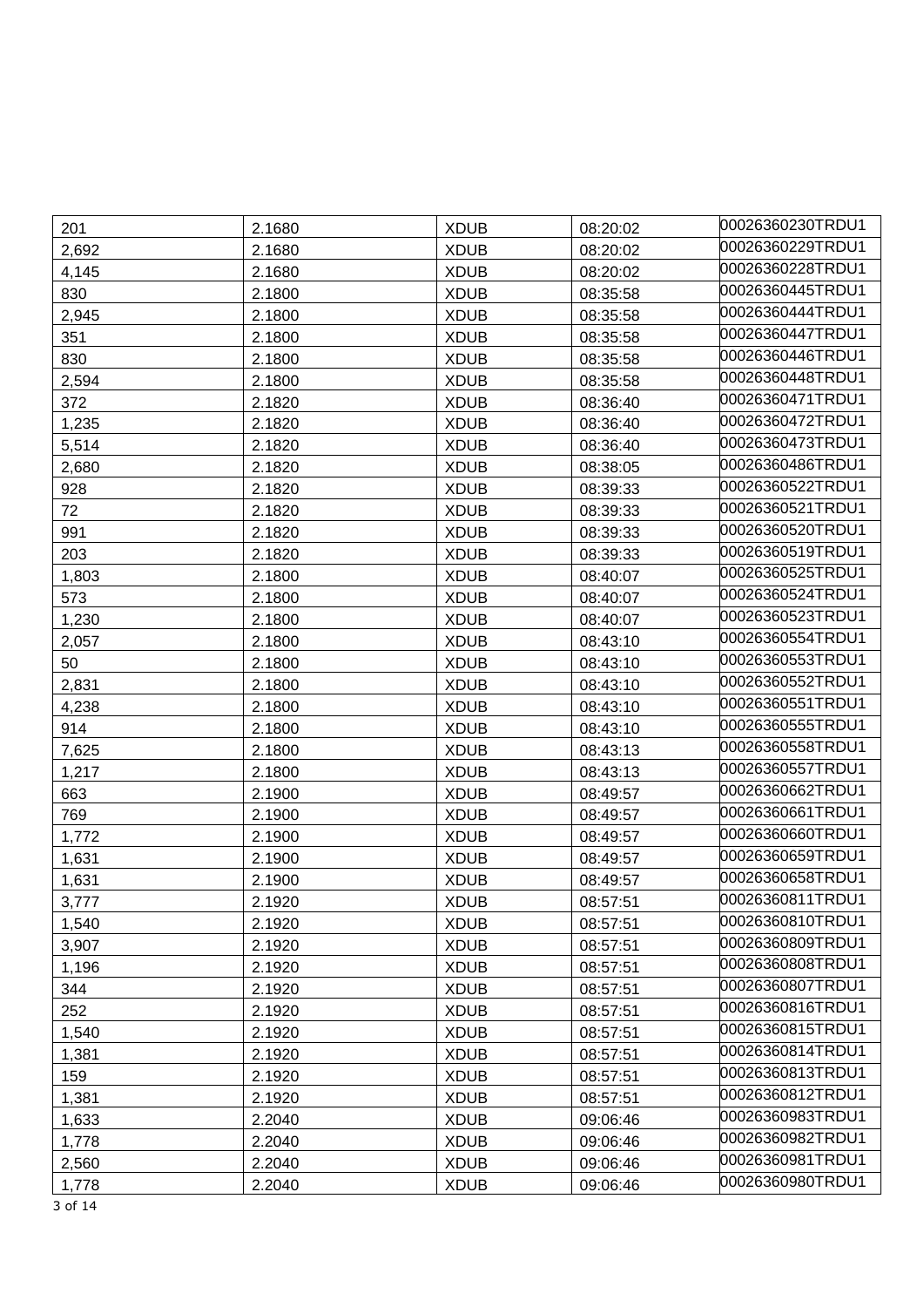| 2,223 | 2.2040 | <b>XDUB</b> | 09:06:46 | 00026360979TRDU1 |
|-------|--------|-------------|----------|------------------|
| 1,778 | 2.2040 | <b>XDUB</b> | 09:06:46 | 00026360978TRDU1 |
| 1,778 | 2.2040 | <b>XDUB</b> | 09:06:46 | 00026360977TRDU1 |
| 3,447 | 2.2000 | <b>XDUB</b> | 09:07:44 | 00026361014TRDU1 |
| 991   | 2.2040 | <b>XDUB</b> | 09:19:02 | 00026361193TRDU1 |
| 1,005 | 2.2040 | <b>XDUB</b> | 09:19:02 | 00026361192TRDU1 |
| 661   | 2.2040 | <b>XDUB</b> | 09:20:15 | 00026361198TRDU1 |
| 880   | 2.2040 | <b>XDUB</b> | 09:20:15 | 00026361197TRDU1 |
| 2,718 | 2.2040 | <b>XDUB</b> | 09:21:16 | 00026361200TRDU1 |
| 1,787 | 2.2080 | <b>XDUB</b> | 09:24:41 | 00026361231TRDU1 |
| 2,583 | 2.2120 | <b>XDUB</b> | 09:24:54 | 00026361232TRDU1 |
| 2,939 | 2.2120 | <b>XDUB</b> | 09:26:00 | 00026361246TRDU1 |
| 29    | 2.2100 | <b>XDUB</b> | 09:27:00 | 00026361263TRDU1 |
| 63    | 2.2100 | <b>XDUB</b> | 09:27:00 | 00026361262TRDU1 |
| 2,737 | 2.2100 | <b>XDUB</b> | 09:27:00 | 00026361261TRDU1 |
| 63    | 2.2100 | <b>XDUB</b> | 09:27:00 | 00026361260TRDU1 |
| 4,242 | 2.2100 | <b>XDUB</b> | 09:27:00 | 00026361259TRDU1 |
| 2,380 | 2.2100 | <b>XDUB</b> | 09:27:00 | 00026361258TRDU1 |
| 6,685 | 2.2100 | <b>XDUB</b> | 09:27:00 | 00026361257TRDU1 |
| 2,720 | 2.2040 | <b>XDUB</b> | 09:30:36 | 00026361322TRDU1 |
| 84    | 2.2040 | <b>XDUB</b> | 09:30:36 | 00026361321TRDU1 |
| 2,761 | 2.2020 | <b>XDUB</b> | 09:35:42 | 00026361376TRDU1 |
| 2,529 | 2.2020 | <b>XDUB</b> | 09:35:42 | 00026361375TRDU1 |
| 212   | 2.2020 | <b>XDUB</b> | 09:35:42 | 00026361374TRDU1 |
| 2,753 | 2.2100 | <b>XDUB</b> | 09:42:51 | 00026361484TRDU1 |
| 1,099 | 2.2080 | <b>XDUB</b> | 09:44:30 | 00026361503TRDU1 |
| 700   | 2.2080 | <b>XDUB</b> | 09:44:30 | 00026361502TRDU1 |
| 1,000 | 2.2080 | <b>XDUB</b> | 09:44:30 | 00026361501TRDU1 |
| 1,620 | 2.2100 | <b>XDUB</b> | 09:46:13 | 00026361520TRDU1 |
| 930   | 2.2100 | <b>XDUB</b> | 09:46:13 | 00026361519TRDU1 |
| 2,533 | 2.2100 | <b>XDUB</b> | 09:48:00 | 00026361550TRDU1 |
| 727   | 2.2100 | <b>XDUB</b> | 09:49:59 | 00026361593TRDU1 |
| 1,012 | 2.2100 | <b>XDUB</b> | 09:49:59 | 00026361592TRDU1 |
| 2,029 | 2.2100 | <b>XDUB</b> | 09:51:09 | 00026361598TRDU1 |
| 31    | 2.2100 | <b>XDUB</b> | 09:52:36 | 00026361603TRDU1 |
| 2,582 | 2.2100 | <b>XDUB</b> | 09:52:36 | 00026361604TRDU1 |
| 2,473 | 2.2140 | <b>XDUB</b> | 09:54:14 | 00026361635TRDU1 |
| 2,941 | 2.2140 | <b>XDUB</b> | 09:56:05 | 00026361646TRDU1 |
| 8,633 | 2.2100 | <b>XDUB</b> | 09:57:56 | 00026361674TRDU1 |
| 2,682 | 2.2060 | <b>XDUB</b> | 10:04:27 | 00026361717TRDU1 |
| 950   | 2.2040 | <b>XDUB</b> | 10:04:29 | 00026361722TRDU1 |
| 1,094 | 2.2040 | <b>XDUB</b> | 10:04:29 | 00026361721TRDU1 |
| 1,094 | 2.2040 | <b>XDUB</b> | 10:04:29 | 00026361720TRDU1 |
| 950   | 2.2040 | <b>XDUB</b> | 10:04:29 | 00026361719TRDU1 |
| 1,762 | 2.2040 | <b>XDUB</b> | 10:09:30 | 00026361775TRDU1 |

4 of 14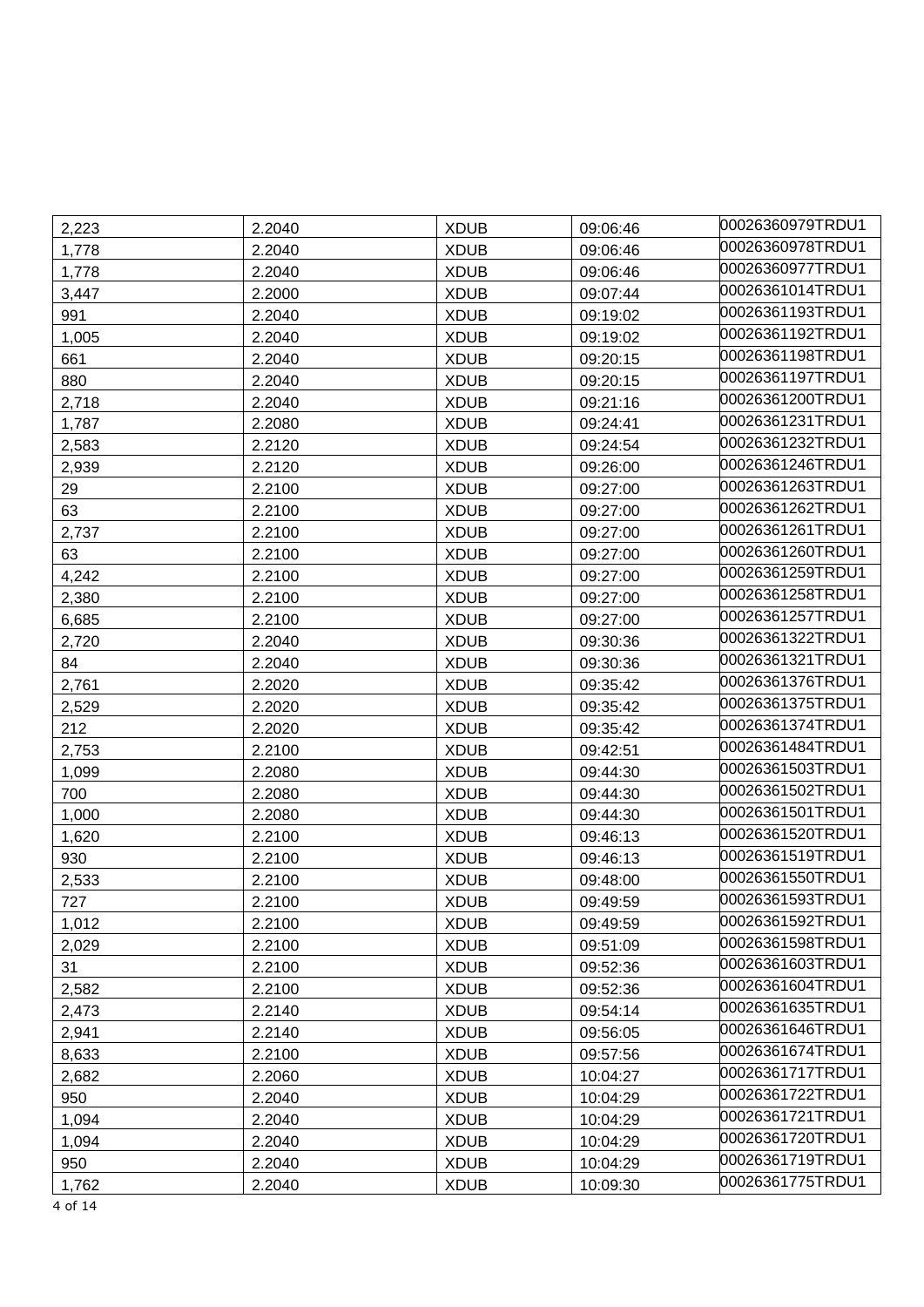| 25     | 2.2040 | <b>XDUB</b> | 10:10:41 | 00026361783TRDU1 |
|--------|--------|-------------|----------|------------------|
| 2,446  | 2.2040 | <b>XDUB</b> | 10:10:42 | 00026361784TRDU1 |
| 1,896  | 2.2040 | <b>XDUB</b> | 10:16:32 | 00026361839TRDU1 |
| 1,516  | 2.2040 | <b>XDUB</b> | 10:16:32 | 00026361838TRDU1 |
| 1,516  | 2.2040 | <b>XDUB</b> | 10:16:32 | 00026361837TRDU1 |
| 12,443 | 2.2040 | <b>XDUB</b> | 10:16:32 | 00026361836TRDU1 |
| 2,754  | 2.2040 | <b>XDUB</b> | 10:16:32 | 00026361835TRDU1 |
| 2,840  | 2.1980 | <b>XDUB</b> | 10:23:27 | 00026361890TRDU1 |
| 2,769  | 2.1960 | <b>XDUB</b> | 10:25:14 | 00026361897TRDU1 |
| 2,489  | 2.1980 | <b>XDUB</b> | 10:31:59 | 00026361953TRDU1 |
| 2,587  | 2.1980 | <b>XDUB</b> | 10:34:06 | 00026361978TRDU1 |
| 1,614  | 2.1980 | <b>XDUB</b> | 10:35:57 | 00026361989TRDU1 |
| 1,020  | 2.1980 | <b>XDUB</b> | 10:35:57 | 00026361988TRDU1 |
| 1,233  | 2.2000 | <b>XDUB</b> | 10:42:26 | 00026362067TRDU1 |
| 3,555  | 2.2000 | <b>XDUB</b> | 10:42:26 | 00026362066TRDU1 |
| 3,555  | 2.2000 | <b>XDUB</b> | 10:42:26 | 00026362065TRDU1 |
| 2,939  | 2.2040 | <b>XDUB</b> | 10:46:44 | 00026362107TRDU1 |
| 2,861  | 2.2060 | <b>XDUB</b> | 10:48:43 | 00026362128TRDU1 |
| 2,729  | 2.2060 | <b>XDUB</b> | 10:49:10 | 00026362132TRDU1 |
| 469    | 2.2040 | <b>XDUB</b> | 10:51:19 | 00026362147TRDU1 |
| 628    | 2.2040 | <b>XDUB</b> | 10:51:19 | 00026362146TRDU1 |
| 2,559  | 2.2040 | <b>XDUB</b> | 10:52:05 | 00026362151TRDU1 |
| 142    | 2.2120 | <b>XDUB</b> | 11:03:16 | 00026362262TRDU1 |
| 3,689  | 2.2120 | <b>XDUB</b> | 11:03:16 | 00026362264TRDU1 |
| 3,689  | 2.2120 | <b>XDUB</b> | 11:03:16 | 00026362263TRDU1 |
| 208    | 2.2120 | <b>XDUB</b> | 11:06:26 | 00026362300TRDU1 |
| 3,461  | 2.2140 | <b>XDUB</b> | 11:06:57 | 00026362308TRDU1 |
| 1,609  | 2.2140 | <b>XDUB</b> | 11:06:57 | 00026362307TRDU1 |
| 1,852  | 2.2140 | <b>XDUB</b> | 11:06:57 | 00026362306TRDU1 |
| 517    | 2.2140 | <b>XDUB</b> | 11:06:57 | 00026362310TRDU1 |
| 3,461  | 2.2140 | <b>XDUB</b> | 11:06:57 | 00026362309TRDU1 |
| 2,739  | 2.2140 | <b>XDUB</b> | 11:08:56 | 00026362316TRDU1 |
| 2,865  | 2.2160 | <b>XDUB</b> | 11:11:25 | 00026362332TRDU1 |
| 1,185  | 2.2140 | <b>XDUB</b> | 11:11:32 | 00026362335TRDU1 |
| 2,728  | 2.2140 | <b>XDUB</b> | 11:11:32 | 00026362334TRDU1 |
| 8,272  | 2.2140 | <b>XDUB</b> | 11:11:32 | 00026362333TRDU1 |
| 262    | 2.2120 | <b>XDUB</b> | 11:11:33 | 00026362337TRDU1 |
| 2,789  | 2.2120 | <b>XDUB</b> | 11:11:33 | 00026362336TRDU1 |
| 2,525  | 2.2080 | <b>XDUB</b> | 11:19:49 | 00026362429TRDU1 |
| 1,587  | 2.2060 | <b>XDUB</b> | 11:19:49 | 00026362431TRDU1 |
| 996    | 2.2060 | <b>XDUB</b> | 11:19:49 | 00026362430TRDU1 |
| 5,043  | 2.2040 | <b>XDUB</b> | 11:34:30 | 00026362652TRDU1 |
| 5,081  | 2.2040 | <b>XDUB</b> | 11:34:30 | 00026362651TRDU1 |
| 38     | 2.2040 | <b>XDUB</b> | 11:34:30 | 00026362653TRDU1 |
| 4,742  | 2.2040 | <b>XDUB</b> | 11:34:30 | 00026362654TRDU1 |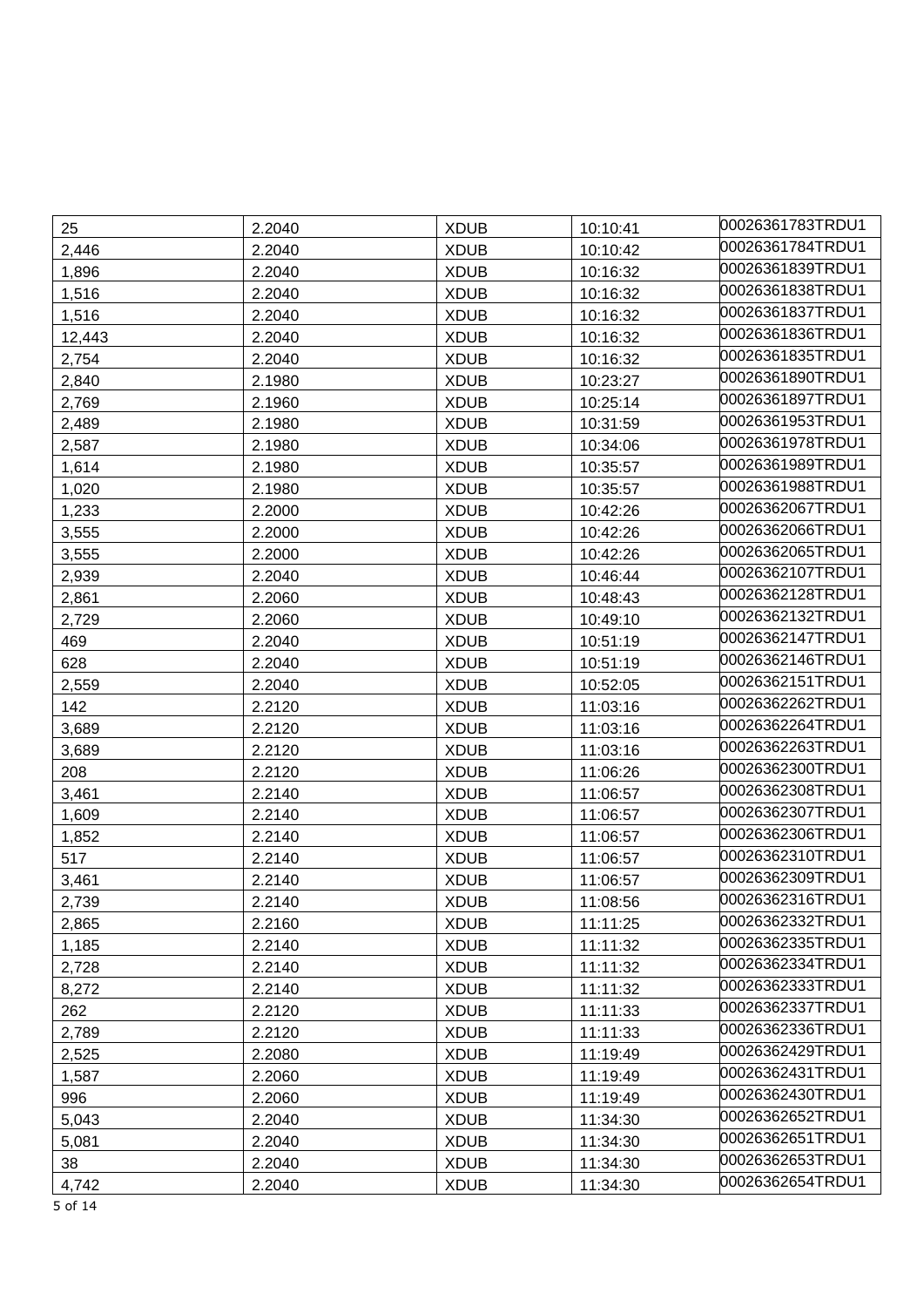| 2,362   | 2.2040 | <b>XDUB</b> | 11:34:30 | l00026362656TRDU1 |
|---------|--------|-------------|----------|-------------------|
| 339     | 2.2040 | <b>XDUB</b> | 11:34:30 | 00026362655TRDU1  |
| 567     | 2.2040 | <b>XDUB</b> | 11:34:30 | 00026362657TRDU1  |
| 2,152   | 2.2040 | <b>XDUB</b> | 11:34:33 | 00026362658TRDU1  |
| 283     | 2.2040 | <b>XDUB</b> | 11:34:33 | 00026362659TRDU1  |
| 5,852   | 2.2040 | <b>XDUB</b> | 11:40:57 | 00026362752TRDU1  |
| 2,528   | 2.2080 | <b>XDUB</b> | 11:51:58 | 00026362826TRDU1  |
| 1,181   | 2.2080 | <b>XDUB</b> | 11:54:00 | 00026362836TRDU1  |
| 1,605   | 2.2080 | <b>XDUB</b> | 11:54:00 | 00026362835TRDU1  |
| 5,495   | 2.2080 | <b>XDUB</b> | 11:56:24 | 00026362847TRDU1  |
| 2,835   | 2.2080 | <b>XDUB</b> | 11:56:24 | 00026362846TRDU1  |
| 2,925   | 2.2080 | <b>XDUB</b> | 11:56:24 | 00026362845TRDU1  |
| 2,707   | 2.2080 | <b>XDUB</b> | 11:56:24 | 00026362844TRDU1  |
| 1,600   | 2.2000 | <b>XDUB</b> | 11:58:12 | 00026362860TRDU1  |
| 898     | 2.2000 | <b>XDUB</b> | 11:58:12 | 00026362859TRDU1  |
| 1,433   | 2.2020 | <b>XDUB</b> | 12:10:14 | 00026362939TRDU1  |
| 1,158   | 2.2020 | <b>XDUB</b> | 12:10:14 | 00026362938TRDU1  |
| 862     | 2.2020 | <b>XDUB</b> | 12:12:20 | 00026362994TRDU1  |
| 402     | 2.2020 | <b>XDUB</b> | 12:12:20 | 00026362993TRDU1  |
| 1,250   | 2.2020 | <b>XDUB</b> | 12:12:20 | 00026362992TRDU1  |
| 5,316   | 2.1980 | <b>XDUB</b> | 12:14:39 | 00026363026TRDU1  |
| 2,929   | 2.2000 | <b>XDUB</b> | 12:19:12 | 00026363048TRDU1  |
| 2,781   | 2.2000 | <b>XDUB</b> | 12:21:39 | 00026363052TRDU1  |
| 2,785   | 2.2020 | <b>XDUB</b> | 12:24:01 | 00026363072TRDU1  |
| 2,620   | 2.2020 | <b>XDUB</b> | 12:26:37 | 00026363098TRDU1  |
| 1,884   | 2.2020 | <b>XDUB</b> | 12:28:45 | 00026363109TRDU1  |
| 1,046   | 2.2020 | <b>XDUB</b> | 12:28:45 | 00026363108TRDU1  |
| 153     | 2.1980 | <b>XDUB</b> | 12:29:23 | 00026363121TRDU1  |
| 695     | 2.1980 | <b>XDUB</b> | 12:29:23 | 00026363120TRDU1  |
| 449     | 2.1980 | <b>XDUB</b> | 12:29:23 | 00026363119TRDU1  |
| 384     | 2.1980 | <b>XDUB</b> | 12:29:23 | 00026363118TRDU1  |
| 869     | 2.1980 | <b>XDUB</b> | 12:29:23 | 00026363117TRDU1  |
| 1,498   | 2.1980 | <b>XDUB</b> | 12:29:23 | 00026363116TRDU1  |
| 872     | 2.1980 | <b>XDUB</b> | 12:29:23 | 00026363115TRDU1  |
| 1,498   | 2.1980 | <b>XDUB</b> | 12:29:23 | 00026363114TRDU1  |
| 1,498   | 2.1980 | <b>XDUB</b> | 12:29:23 | 00026363113TRDU1  |
| 1,683   | 2.1980 | <b>XDUB</b> | 12:29:23 | 00026363112TRDU1  |
| 1,683   | 2.1980 | <b>XDUB</b> | 12:29:23 | 00026363111TRDU1  |
| 1,498   | 2.1980 | <b>XDUB</b> | 12:29:23 | 00026363110TRDU1  |
| 2,774   | 2.1960 | <b>XDUB</b> | 12:36:36 | 00026363163TRDU1  |
| 2,866   | 2.1960 | <b>XDUB</b> | 12:36:36 | 00026363162TRDU1  |
| 2,436   | 2.2000 | <b>XDUB</b> | 12:47:01 | 00026363205TRDU1  |
| 2,605   | 2.1980 | <b>XDUB</b> | 12:49:08 | 00026363215TRDU1  |
| 5,493   | 2.1980 | <b>XDUB</b> | 12:49:08 | 00026363214TRDU1  |
| 2,456   | 2.2000 | <b>XDUB</b> | 12:56:03 | 00026363258TRDU1  |
| 6 of 14 |        |             |          |                   |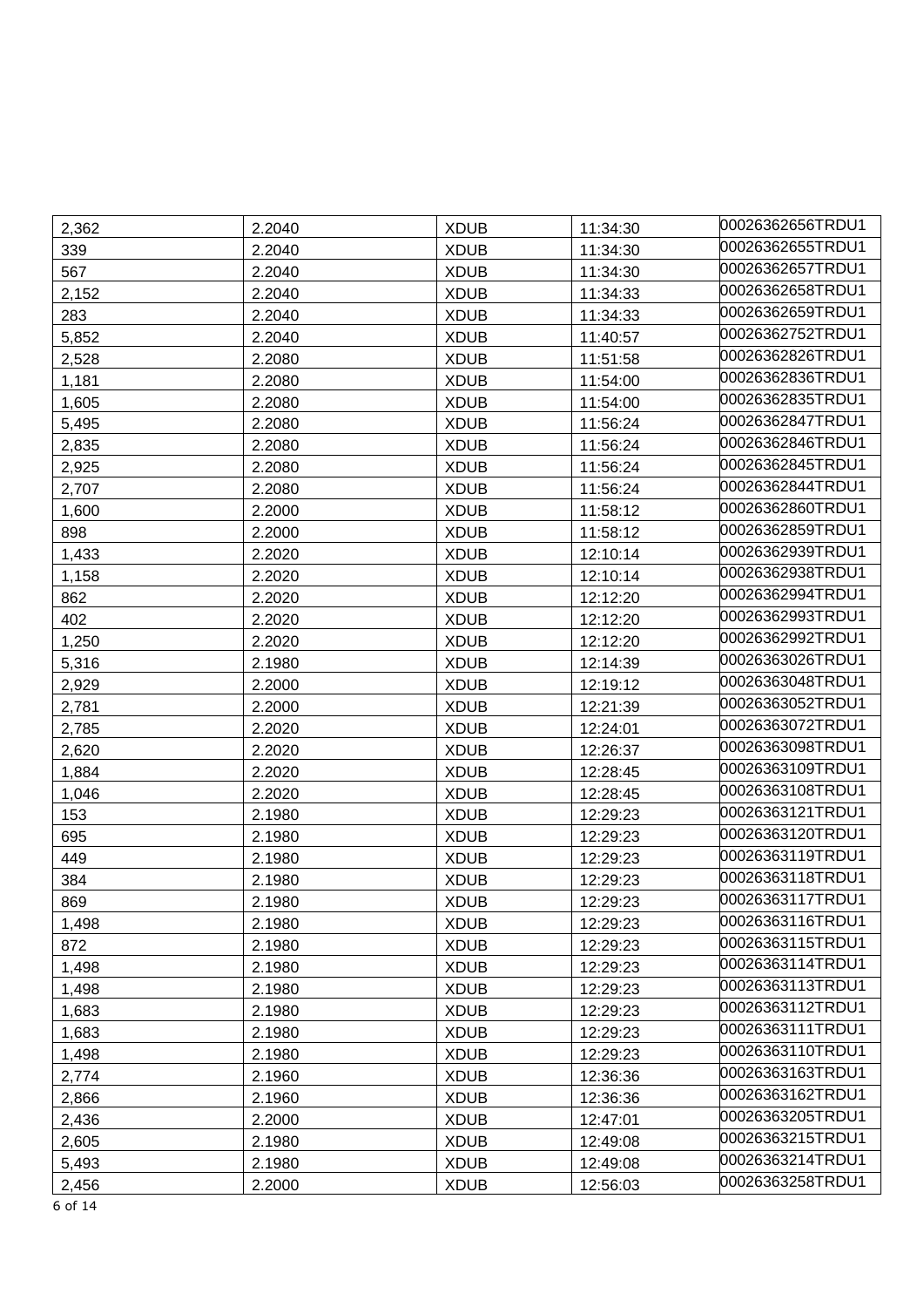| 2,797 | 2.2020 | <b>XDUB</b> | 12:59:14 | 00026363337TRDU1 |
|-------|--------|-------------|----------|------------------|
| 329   | 2.2020 | <b>XDUB</b> | 13:00:35 | 00026363341TRDU1 |
| 2,470 | 2.2020 | <b>XDUB</b> | 13:00:35 | 00026363340TRDU1 |
| 2,449 | 2.2020 | <b>XDUB</b> | 13:03:05 | 00026363349TRDU1 |
| 2,531 | 2.2020 | <b>XDUB</b> | 13:04:48 | 00026363358TRDU1 |
| 116   | 2.2020 | <b>XDUB</b> | 13:04:48 | 00026363357TRDU1 |
| 2,650 | 2.2020 | <b>XDUB</b> | 13:07:00 | 00026363367TRDU1 |
| 2,453 | 2.2020 | <b>XDUB</b> | 13:09:08 | 00026363375TRDU1 |
| 902   | 2.2020 | <b>XDUB</b> | 13:11:12 | 00026363380TRDU1 |
| 1,774 | 2.2020 | <b>XDUB</b> | 13:11:12 | 00026363379TRDU1 |
| 2,635 | 2.2020 | <b>XDUB</b> | 13:13:17 | 00026363386TRDU1 |
| 2,943 | 2.2020 | <b>XDUB</b> | 13:15:29 | 00026363390TRDU1 |
| 2,754 | 2.2020 | <b>XDUB</b> | 13:17:42 | 00026363399TRDU1 |
| 1,019 | 2.2020 | <b>XDUB</b> | 13:20:03 | 00026363410TRDU1 |
| 1,722 | 2.2020 | <b>XDUB</b> | 13:20:03 | 00026363409TRDU1 |
| 2,639 | 2.2020 | <b>XDUB</b> | 13:22:06 | 00026363418TRDU1 |
| 2,450 | 2.2020 | <b>XDUB</b> | 13:24:22 | 00026363432TRDU1 |
| 992   | 2.2020 | <b>XDUB</b> | 13:26:08 | 00026363449TRDU1 |
| 1,892 | 2.2020 | <b>XDUB</b> | 13:26:08 | 00026363448TRDU1 |
| 2,690 | 2.2020 | <b>XDUB</b> | 13:28:20 | 00026363466TRDU1 |
| 2,667 | 2.2020 | <b>XDUB</b> | 13:30:28 | 00026363480TRDU1 |
| 1,202 | 2.2020 | <b>XDUB</b> | 13:32:39 | 00026363493TRDU1 |
| 1,583 | 2.2020 | <b>XDUB</b> | 13:32:39 | 00026363492TRDU1 |
| 1,206 | 2.2020 | <b>XDUB</b> | 13:34:33 | 00026363515TRDU1 |
| 1,411 | 2.2020 | <b>XDUB</b> | 13:34:33 | 00026363514TRDU1 |
| 2,564 | 2.2020 | <b>XDUB</b> | 13:36:39 | 00026363564TRDU1 |
| 214   | 2.2020 | <b>XDUB</b> | 13:38:24 | 00026363577TRDU1 |
| 2,716 | 2.2020 | <b>XDUB</b> | 13:38:24 | 00026363576TRDU1 |
| 2,485 | 2.2020 | <b>XDUB</b> | 13:40:28 | 00026363590TRDU1 |
| 451   | 2.2020 | <b>XDUB</b> | 13:42:29 | 00026363603TRDU1 |
| 2,161 | 2.2020 | <b>XDUB</b> | 13:42:29 | 00026363602TRDU1 |
| 1,191 | 2.2020 | <b>XDUB</b> | 13:44:21 | 00026363615TRDU1 |
| 1,637 | 2.2020 | <b>XDUB</b> | 13:44:21 | 00026363614TRDU1 |
| 707   | 2.2020 | <b>XDUB</b> | 13:46:18 | 00026363627TRDU1 |
| 85    | 2.2020 | <b>XDUB</b> | 13:46:18 | 00026363626TRDU1 |
| 1,853 | 2.2020 | <b>XDUB</b> | 13:46:18 | 00026363625TRDU1 |
| 2,814 | 2.2020 | <b>XDUB</b> | 13:48:07 | 00026363635TRDU1 |
| 204   | 2.2120 | <b>XDUB</b> | 13:50:26 | 00026363650TRDU1 |
| 5,494 | 2.2120 | <b>XDUB</b> | 13:50:28 | 00026363653TRDU1 |
| 1,265 | 2.2120 | <b>XDUB</b> | 13:50:28 | 00026363652TRDU1 |
| 4,229 | 2.2120 | <b>XDUB</b> | 13:50:28 | 00026363651TRDU1 |
| 2,794 | 2.2120 | <b>XDUB</b> | 13:50:28 | 00026363655TRDU1 |
| 204   | 2.2120 | <b>XDUB</b> | 13:50:28 | 00026363654TRDU1 |
| 1,892 | 2.2200 | <b>XDUB</b> | 13:58:34 | 00026363844TRDU1 |
| 1,112 | 2.2200 | <b>XDUB</b> | 13:58:34 | 00026363846TRDU1 |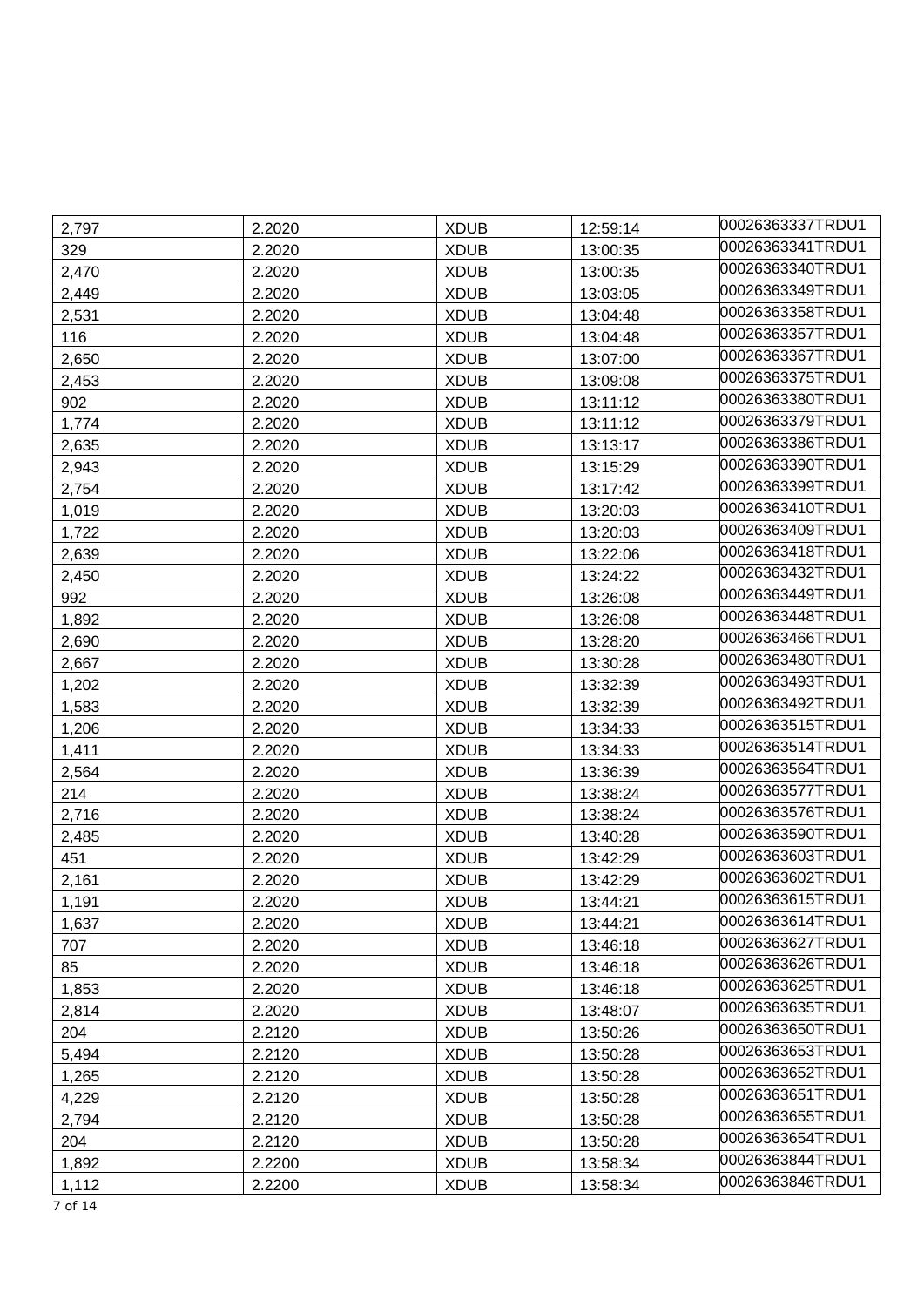| 1,892   | 2.2200 | <b>XDUB</b> | 13:58:34 | 00026363845TRDU1 |
|---------|--------|-------------|----------|------------------|
| 780     | 2.2200 | <b>XDUB</b> | 13:58:34 | 00026363847TRDU1 |
| 1,892   | 2.2200 | <b>XDUB</b> | 13:58:34 | 00026363848TRDU1 |
| 628     | 2.2200 | <b>XDUB</b> | 13:58:34 | 00026363849TRDU1 |
| 4,267   | 2.2180 | <b>XDUB</b> | 14:01:27 | 00026363886TRDU1 |
| 1,329   | 2.2160 | <b>XDUB</b> | 14:01:27 | 00026363889TRDU1 |
| 4,028   | 2.2160 | <b>XDUB</b> | 14:01:27 | 00026363888TRDU1 |
| 2,705   | 2.2160 | <b>XDUB</b> | 14:01:27 | 00026363887TRDU1 |
| 6,621   | 2.2140 | <b>XDUB</b> | 14:08:31 | 00026363914TRDU1 |
| 2,533   | 2.2140 | <b>XDUB</b> | 14:16:55 | 00026364012TRDU1 |
| 2,883   | 2.2160 | <b>XDUB</b> | 14:18:31 | 00026364036TRDU1 |
| 2,711   | 2.2160 | <b>XDUB</b> | 14:20:07 | 00026364063TRDU1 |
| 315     | 2.2140 | <b>XDUB</b> | 14:20:07 | 00026364065TRDU1 |
| 1,203   | 2.2140 | <b>XDUB</b> | 14:20:07 | 00026364064TRDU1 |
| 670     | 2.2140 | <b>XDUB</b> | 14:20:07 | 00026364071TRDU1 |
| 1,518   | 2.2140 | <b>XDUB</b> | 14:20:07 | 00026364070TRDU1 |
| 355     | 2.2140 | <b>XDUB</b> | 14:20:07 | 00026364069TRDU1 |
| 1,518   | 2.2140 | <b>XDUB</b> | 14:20:07 | 00026364068TRDU1 |
| 355     | 2.2140 | <b>XDUB</b> | 14:20:07 | 00026364067TRDU1 |
| 1,518   | 2.2140 | <b>XDUB</b> | 14:20:07 | 00026364066TRDU1 |
| 1,518   | 2.2140 | <b>XDUB</b> | 14:20:52 | 00026364092TRDU1 |
| 848     | 2.2140 | <b>XDUB</b> | 14:20:52 | 00026364091TRDU1 |
| 903     | 2.2140 | <b>XDUB</b> | 14:20:52 | 00026364094TRDU1 |
| 1,518   | 2.2140 | <b>XDUB</b> | 14:20:52 | 00026364093TRDU1 |
| 2,571   | 2.2140 | <b>XDUB</b> | 14:29:09 | 00026364181TRDU1 |
| 350     | 2.2140 | <b>XDUB</b> | 14:29:09 | 00026364180TRDU1 |
| 3,776   | 2.2120 | <b>XDUB</b> | 14:30:14 | 00026364200TRDU1 |
| 683     | 2.2120 | <b>XDUB</b> | 14:30:14 | 00026364199TRDU1 |
| 4,459   | 2.2120 | <b>XDUB</b> | 14:30:14 | 00026364198TRDU1 |
| 1,596   | 2.2120 | <b>XDUB</b> | 14:30:14 | 00026364202TRDU1 |
| 4,459   | 2.2120 | <b>XDUB</b> | 14:30:14 | 00026364201TRDU1 |
| 2,756   | 2.2120 | <b>XDUB</b> | 14:30:15 | 00026364204TRDU1 |
| 4,459   | 2.2120 | <b>XDUB</b> | 14:30:15 | 00026364203TRDU1 |
| 3,351   | 2.2100 | <b>XDUB</b> | 14:31:04 | 00026364212TRDU1 |
| 462     | 2.2100 | <b>XDUB</b> | 14:35:20 | 00026364282TRDU1 |
| 2,408   | 2.2100 | <b>XDUB</b> | 14:35:20 | 00026364281TRDU1 |
| 19      | 2.2100 | <b>XDUB</b> | 14:35:20 | 00026364280TRDU1 |
| 5,912   | 2.2100 | <b>XDUB</b> | 14:35:20 | 00026364279TRDU1 |
| 1,770   | 2.2080 | <b>XDUB</b> | 14:35:34 | 00026364287TRDU1 |
| 2,800   | 2.2080 | <b>XDUB</b> | 14:35:34 | 00026364286TRDU1 |
| 598     | 2.2080 | <b>XDUB</b> | 14:35:34 | 00026364285TRDU1 |
| 2,797   | 2.2180 | <b>XDUB</b> | 14:39:18 | 00026364341TRDU1 |
| 3,705   | 2.2180 | <b>XDUB</b> | 14:40:05 | 00026364347TRDU1 |
| 1,576   | 2.2180 | <b>XDUB</b> | 14:40:05 | 00026364346TRDU1 |
| 2,424   | 2.2160 | <b>XDUB</b> | 14:45:43 | 00026364444TRDU1 |
| 8 of 14 |        |             |          |                  |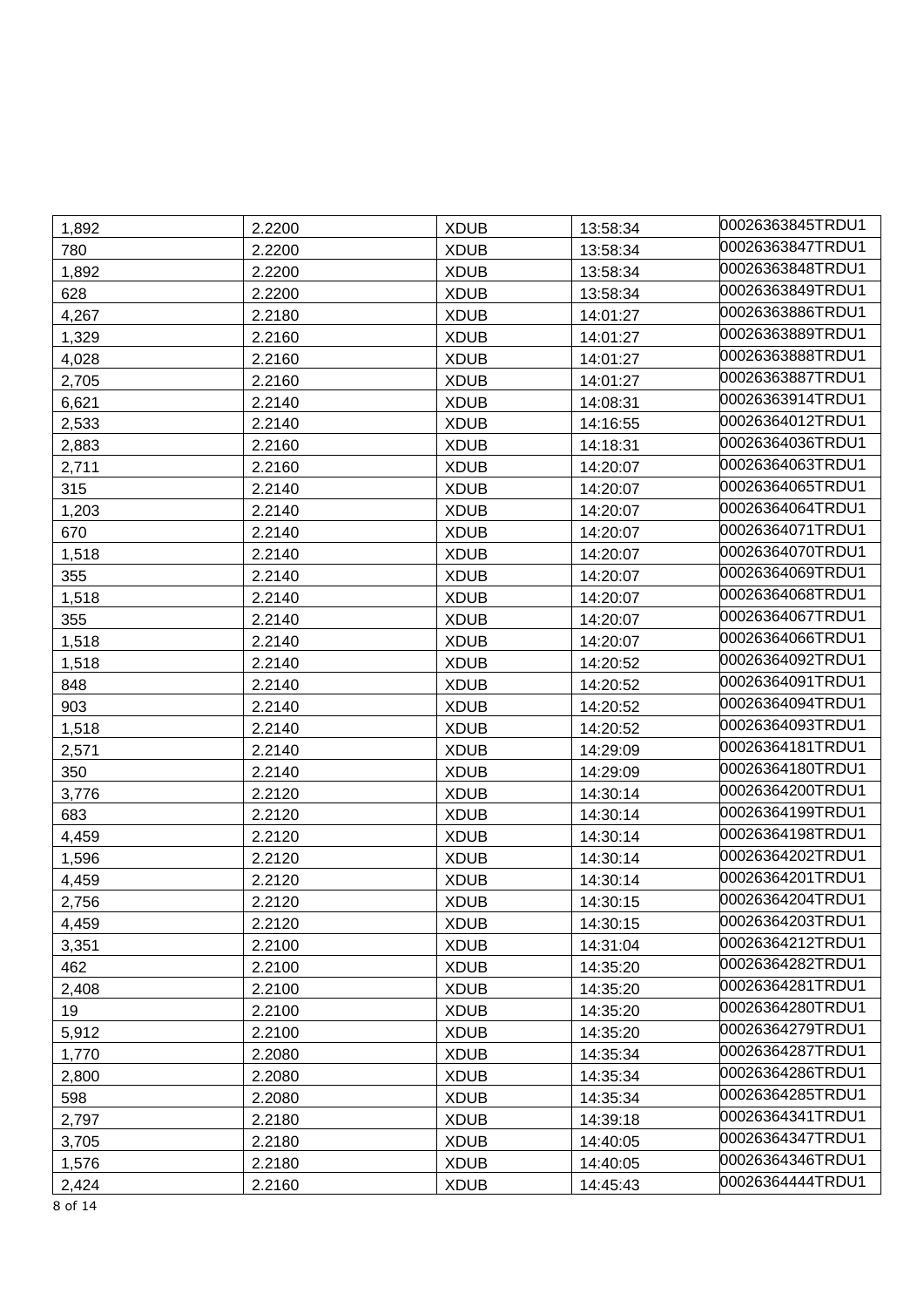| 4,712  | 2.2160 | <b>XDUB</b> | 14:45:43 | 00026364443TRDU1 |
|--------|--------|-------------|----------|------------------|
| 2,268  | 2.2160 | <b>XDUB</b> | 14:45:43 | 00026364442TRDU1 |
| 2,832  | 2.2140 | <b>XDUB</b> | 14:45:48 | 00026364445TRDU1 |
| 2,394  | 2.2140 | <b>XDUB</b> | 14:45:48 | 00026364446TRDU1 |
| 2,377  | 2.2180 | <b>XDUB</b> | 14:55:11 | 00026364633TRDU1 |
| 4,234  | 2.2180 | <b>XDUB</b> | 14:55:11 | 00026364632TRDU1 |
| 4,234  | 2.2180 | <b>XDUB</b> | 14:55:11 | 00026364631TRDU1 |
| 4,161  | 2.2180 | <b>XDUB</b> | 14:55:11 | 00026364630TRDU1 |
| 73     | 2.2180 | <b>XDUB</b> | 14:55:11 | 00026364629TRDU1 |
| 2,549  | 2.2180 | <b>XDUB</b> | 14:55:11 | 00026364628TRDU1 |
| 2,780  | 2.2160 | <b>XDUB</b> | 14:55:43 | 00026364643TRDU1 |
| 5,463  | 2.2160 | <b>XDUB</b> | 14:55:43 | 00026364645TRDU1 |
| 2,280  | 2.2160 | <b>XDUB</b> | 14:55:43 | 00026364644TRDU1 |
| 17,796 | 2.2080 | <b>XDUB</b> | 15:06:49 | 00026364797TRDU1 |
| 2,891  | 2.2080 | <b>XDUB</b> | 15:06:49 | 00026364796TRDU1 |
| 2,765  | 2.2080 | <b>XDUB</b> | 15:06:49 | 00026364795TRDU1 |
| 2,810  | 2.2060 | <b>XDUB</b> | 15:06:49 | 00026364799TRDU1 |
| 81     | 2.2060 | <b>XDUB</b> | 15:06:49 | 00026364798TRDU1 |
| 3,290  | 2.2100 | <b>XDUB</b> | 15:11:21 | 00026364838TRDU1 |
| 2,755  | 2.2080 | <b>XDUB</b> | 15:11:31 | 00026364852TRDU1 |
| 2,780  | 2.2080 | <b>XDUB</b> | 15:11:31 | 00026364851TRDU1 |
| 384    | 2.2080 | <b>XDUB</b> | 15:14:51 | 00026364896TRDU1 |
| 1,197  | 2.2080 | <b>XDUB</b> | 15:19:27 | 00026364935TRDU1 |
| 3,641  | 2.2080 | <b>XDUB</b> | 15:19:27 | 00026364939TRDU1 |
| 1,403  | 2.2080 | <b>XDUB</b> | 15:19:27 | 00026364938TRDU1 |
| 1,249  | 2.2080 | <b>XDUB</b> | 15:19:27 | 00026364937TRDU1 |
| 1,403  | 2.2080 | <b>XDUB</b> | 15:19:27 | 00026364936TRDU1 |
| 6,324  | 2.2180 | <b>XDUB</b> | 15:27:37 | 00026365027TRDU1 |
| 3,452  | 2.2180 | <b>XDUB</b> | 15:27:37 | 00026365026TRDU1 |
| 1,615  | 2.2180 | <b>XDUB</b> | 15:27:51 | 00026365031TRDU1 |
| 1,253  | 2.2180 | <b>XDUB</b> | 15:27:51 | 00026365030TRDU1 |
| 2,517  | 2.2180 | <b>XDUB</b> | 15:29:11 | 00026365043TRDU1 |
| 1,644  | 2.2180 | <b>XDUB</b> | 15:30:01 | 00026365059TRDU1 |
| 917    | 2.2180 | <b>XDUB</b> | 15:30:01 | 00026365058TRDU1 |
| 2,653  | 2.2180 | <b>XDUB</b> | 15:31:13 | 00026365086TRDU1 |
| 2,867  | 2.2180 | <b>XDUB</b> | 15:32:12 | 00026365096TRDU1 |
| 1,006  | 2.2180 | <b>XDUB</b> | 15:33:23 | 00026365113TRDU1 |
| 103    | 2.2180 | <b>XDUB</b> | 15:33:23 | 00026365112TRDU1 |
| 1,633  | 2.2180 | <b>XDUB</b> | 15:33:23 | 00026365111TRDU1 |
| 1,010  | 2.2180 | <b>XDUB</b> | 15:34:39 | 00026365145TRDU1 |
| 1,852  | 2.2180 | <b>XDUB</b> | 15:34:39 | 00026365144TRDU1 |
| 620    | 2.2180 | <b>XDUB</b> | 15:35:47 | 00026365183TRDU1 |
| 341    | 2.2180 | <b>XDUB</b> | 15:35:47 | 00026365182TRDU1 |
| 1,929  | 2.2180 | <b>XDUB</b> | 15:35:47 | 00026365181TRDU1 |
| 979    | 2.2180 | <b>XDUB</b> | 15:36:52 | 00026365214TRDU1 |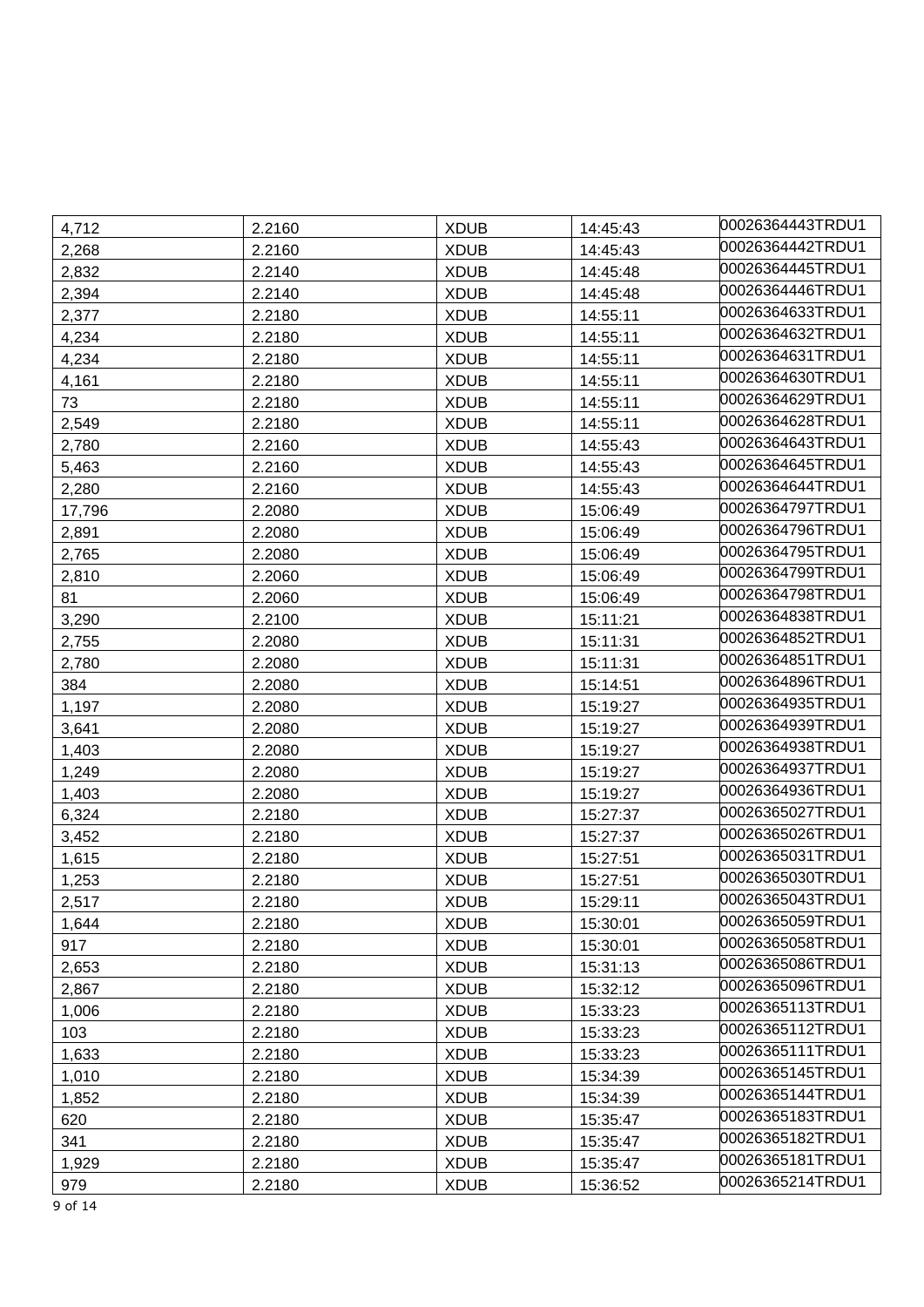| 1,829    | 2.2180 | <b>XDUB</b> | 15:36:52 | 00026365213TRDU1 |
|----------|--------|-------------|----------|------------------|
| 1,916    | 2.2140 | <b>XDUB</b> | 15:37:31 | 00026365240TRDU1 |
| 1,219    | 2.2140 | <b>XDUB</b> | 15:38:08 | 00026365251TRDU1 |
| 1,134    | 2.2140 | <b>XDUB</b> | 15:38:08 | 00026365250TRDU1 |
| 7,628    | 2.2140 | <b>XDUB</b> | 15:38:08 | 00026365249TRDU1 |
| 309      | 2.2140 | <b>XDUB</b> | 15:38:08 | 00026365248TRDU1 |
| 6,537    | 2.2140 | <b>XDUB</b> | 15:38:08 | 00026365247TRDU1 |
| 3,715    | 2.2120 | <b>XDUB</b> | 15:38:08 | 00026365252TRDU1 |
| 787      | 2.2140 | <b>XDUB</b> | 15:44:44 | 00026365365TRDU1 |
| 1,003    | 2.2140 | <b>XDUB</b> | 15:44:44 | 00026365364TRDU1 |
| 1,797    | 2.2140 | <b>XDUB</b> | 15:44:44 | 00026365363TRDU1 |
| 1,797    | 2.2140 | <b>XDUB</b> | 15:44:44 | 00026365362TRDU1 |
| 2,691    | 2.2140 | <b>XDUB</b> | 15:44:44 | 00026365361TRDU1 |
| 2,800    | 2.2140 | <b>XDUB</b> | 15:44:44 | 00026365360TRDU1 |
| 126      | 2.2140 | <b>XDUB</b> | 15:44:44 | 00026365359TRDU1 |
| 4,162    | 2.2080 | <b>XDUB</b> | 15:45:34 | 00026365383TRDU1 |
| 1,342    | 2.2080 | <b>XDUB</b> | 15:45:34 | 00026365382TRDU1 |
| 313      | 2.2100 | <b>XDUB</b> | 15:47:51 | 00026365405TRDU1 |
| 373      | 2.2100 | <b>XDUB</b> | 15:47:51 | 00026365404TRDU1 |
| 1,252    | 2.2100 | <b>XDUB</b> | 15:47:51 | 00026365403TRDU1 |
| 881      | 2.2100 | <b>XDUB</b> | 15:47:51 | 00026365407TRDU1 |
| 1,312    | 2.2100 | <b>XDUB</b> | 15:47:51 | 00026365406TRDU1 |
| 6,160    | 2.2120 | <b>XDUB</b> | 15:54:28 | 00026365522TRDU1 |
| 10,727   | 2.2120 | <b>XDUB</b> | 15:54:28 | 00026365521TRDU1 |
| 6,272    | 2.2100 | <b>XDUB</b> | 15:54:28 | 00026365523TRDU1 |
| 452      | 2.2040 | <b>XDUB</b> | 16:01:11 | 00026365649TRDU1 |
| 413      | 2.2040 | <b>XDUB</b> | 16:01:11 | 00026365648TRDU1 |
| 938      | 2.2040 | <b>XDUB</b> | 16:01:11 | 00026365647TRDU1 |
| 3,456    | 2.2040 | <b>XDUB</b> | 16:01:11 | 00026365646TRDU1 |
| 2,007    | 2.2040 | <b>XDUB</b> | 16:01:11 | 00026365645TRDU1 |
| 2,800    | 2.2040 | <b>XDUB</b> | 16:01:11 | 00026365644TRDU1 |
| 3,546    | 2.2060 | <b>XDUB</b> | 16:03:23 | 00026365673TRDU1 |
| 1,000    | 2.2060 | <b>XDUB</b> | 16:03:23 | 00026365672TRDU1 |
| 2,113    | 2.2060 | <b>XDUB</b> | 16:03:23 | 00026365671TRDU1 |
| 89       | 2.2060 | <b>XDUB</b> | 16:08:23 | 00026365765TRDU1 |
| 1,866    | 2.2060 | <b>XDUB</b> | 16:08:23 | 00026365764TRDU1 |
| 2,592    | 2.2060 | <b>XDUB</b> | 16:08:23 | 00026365763TRDU1 |
| 1,866    | 2.2060 | <b>XDUB</b> | 16:08:23 | 00026365762TRDU1 |
| 6,344    | 2.2060 | <b>XDUB</b> | 16:08:23 | 00026365761TRDU1 |
| 1,055    | 2.2100 | <b>XDUB</b> | 16:15:01 | 00026366007TRDU1 |
| 1,554    | 2.2100 | <b>XDUB</b> | 16:15:01 | 00026366006TRDU1 |
| 2,861    | 2.2100 | <b>XDUB</b> | 16:15:45 | 00026366037TRDU1 |
| 2,979    | 2.2060 | <b>XDUB</b> | 16:16:20 | 00026366060TRDU1 |
| 10       | 2.2080 | <b>XDUB</b> | 16:17:08 | 00026366073TRDU1 |
| 2,821    | 2.2080 | <b>XDUB</b> | 16:17:08 | 00026366074TRDU1 |
| 10 of 14 |        |             |          |                  |